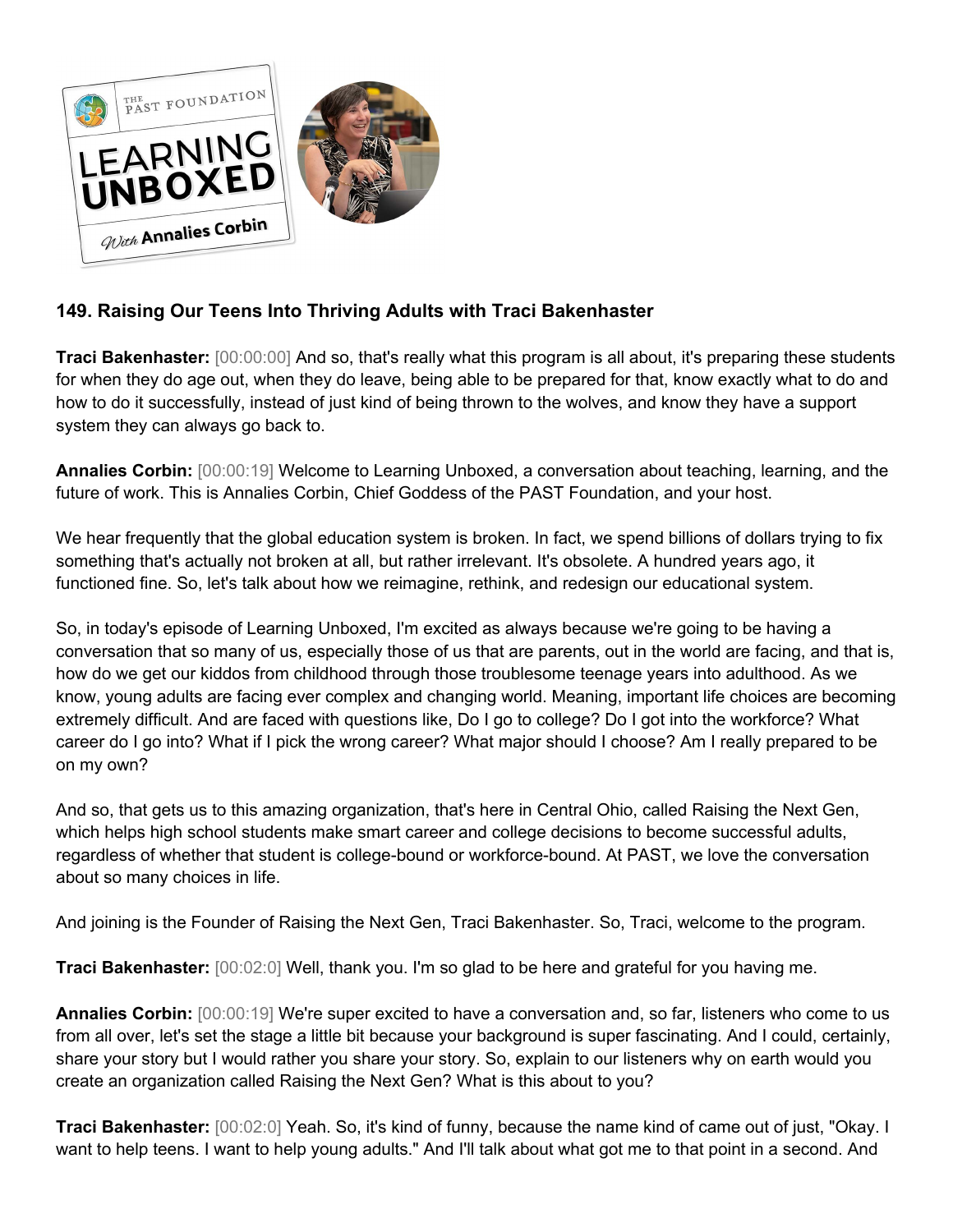raising Tim, like, "Well, they're the next generation," and that's what we're doing, we're raising them. We're raising them as a society, as parents, as organizations. And so, it's our job to be able to help support those students and help them be successful like past generations before them. So, that's kind of where that name came from.

As far as my background, yes, it is very diverse and kind of weird and random. I know people who look at my resume go, "Wow. You've done a lot." And like, "I know." And it's all over the place but it works out so well for what I do now. So, as far as professionally, I mean, I've worked in higher education, career tech. I've worked in industry. I've been a hiring and training manager. I've worked in the Chamber of Commerce space. I had many, many different hats across those different areas and industries.

And, academically, I have all the way through master's degree. I have two associates, bachelor's and master's, because I'm a forever nerd and I love to learn. So, that's always fun. I'm always getting more trainings and certifications. I'm running out of space on my wall for all my certifications and trainings that I do, just to stay on top of my game as I can for students and families that I work with.

Personally, though, so kind of what led me into this space was, I was a single mom at 21. And even though I did know some of the things that I teach students now, because I had to learn it the hard way. My parents, you know, they were very big on chores for me and independence and all those things, so I was able to learn a lot. But there is still so much I had no idea about. And then, there I was at 21 years old - barely 21 years old - with a child. And that whole situation in itself can be like, "Whoa. This is intimidating."

I knew nothing about money. I had no idea what I was doing with my life. All I knew is, "Okay. I have this other human being now to take care of and I'm going to do it the best way I can, but I don't really know what that looks like." And so, a lot of trial and error, a lot of bad decisions, especially financially. And as I started to kind of figure those things out and got the resources and support there to start to learn how to do those things better, I started to transition to higher education. During that time, I worked with youth all over Central Ohio.

And I came out with the realization, no wonder I had so many issues and run into so many problems and changed my major a zillion times and took out all the credit card debt because I didn't know any better. And these students were heading down that exact same path. And so, I decided that, "Well, I'm going to do something about this." I didn't know what that looked like for me. Entrepreneurship was never something I had considered. But I was like, "No. This is a need and these students need this, and my background has prepared me for this." So, that's kind of when it started to go from there.

**Annalies Corbin:** [00:05:12] And so, creating this organization with the mission to help others live or go a different path, not that your path was bad, but your mission and your aspiration was to save others some of the pain and anguish you had to learn the hard way. I think many of us have experienced some of those components along the way.

So, talk to us a little bit about the program itself. So, you create this nonprofit, you have this amazing mission to sort of change course for young folks. But what is it that you actually do as an organization? And how is it that the community engages with you, or the families, or the schools, or whoever it is that actually engages with you in the organization itself?

**Traci Bakenhaster:** [00:05:55] Yeah. Absolutely. So, it's really interesting because, actually, I hit both boxes where I have a for-profit side and I have the nonprofit side. On the for-profit side, I work with families. Individually, they hire me in to work directly with their student in a one on one capacity. A new program that I'm actually launching right now to help more students and be more reasonably cost - because one on one coaching can be a little more pricey for families and I don't want that to be a barrier. I want to be able to help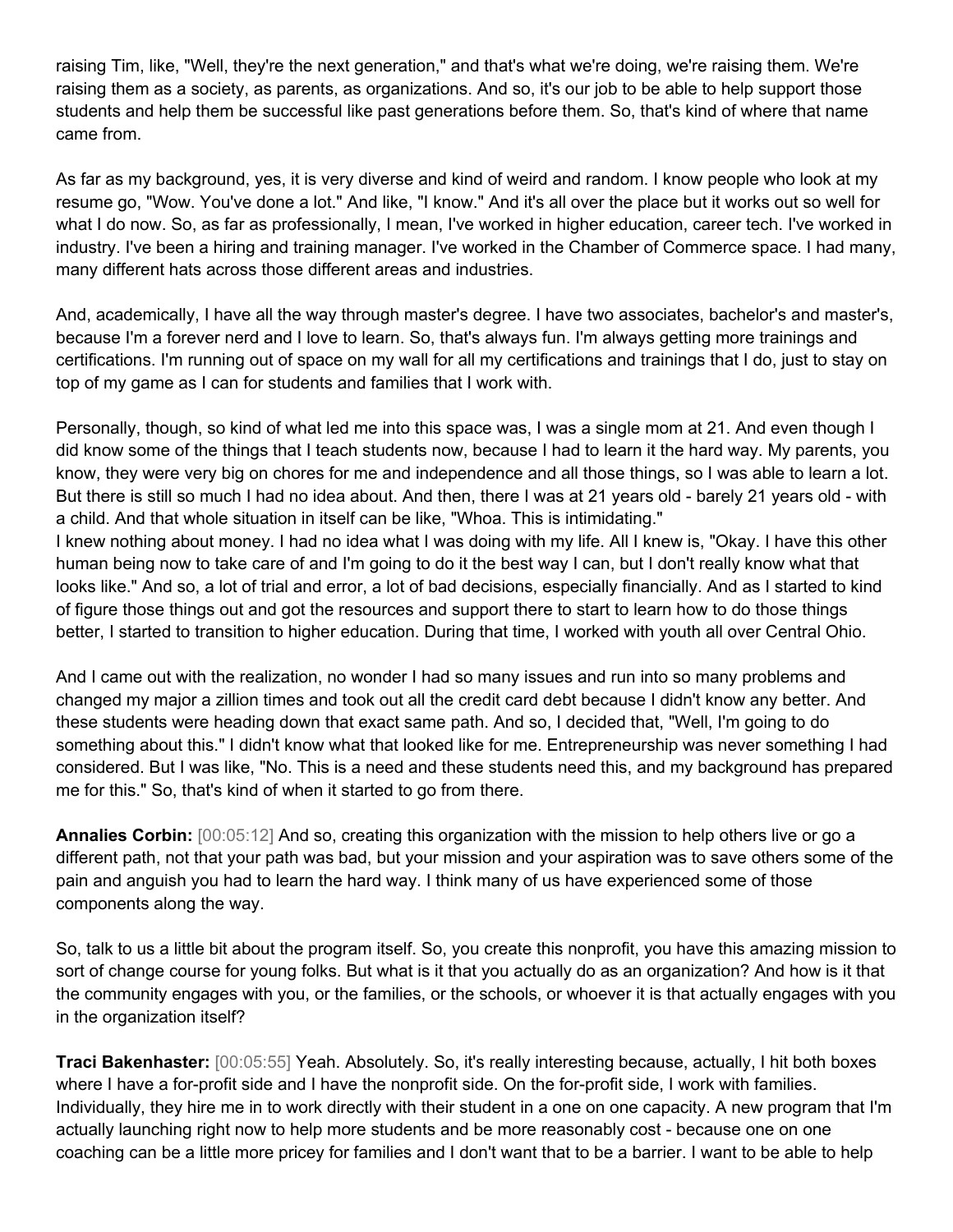students of all backgrounds - I'm launching a subscription model service, where it is a DIY self-pace online courses. There's a whole community for students to engage in with other students. It is a very, very cool platform and it's a month to month subscription. As long as you pay the subscription, you get access to all the stuff. So, that's a really cool model.

And in that same space, a lot of what I'm doing as well is working now with school districts and organizations. So, I am starting to get contracts where school districts are bringing me in or organizations are bringing me in to do workshops or classes or trainings with the students on all these different topics, whether it's financial literacy, or communication, or helping students figure out their strengths and their direction. So, that's kind of where that for-profit space lives.

And then, on the nonprofit side, that one functions like a typical nonprofit where it is free services for students that are in foster care or consider that risk. Still the same exact kind of curriculum, just a different delivery model. The program we have there is called Adulting 101 Program.

So, being able to have both aspects, so it's funny because it feels like, "Oh, my gosh. I've got two separate business organizations going." But, really, it's the same thing. It's just two different ways of being able to deliver the services.

**Annalies Corbin:** [00:07:37] Yeah. Yeah. Absolutely. And I actually think that's really innovative from a business model standpoint, so, you know, a whole another conversation for another time. But I'm super interested in sort of the places that you made around that. I really like that.

Let's dig in a little bit to the Adulting 101 piece, because many of our listeners know and they've heard me talk about it, we do a program with at risk/high needs students in foster care. So, we do a summer long workforce development program for kids that are 16 to 18 years old that they are in that cusp, but many of them are getting ready to age out of the system, some age out while they're in our program. But at the end of the day, there's a lot of questions around what happens next for that particular group of students that are going to move off into the world and be citizens in our community. And we need them desperately.

But to your point, and oftentimes, especially with kiddos that find themselves in that situation for a thousand of different reasons, many of which we cannot fully understand or comprehend in many ways. And because of that, they come with a pretty rough set of skillsets, I guess, is the way that I would put it. Because it's oftentimes so disruptive and have had so many disruptions. Amazing humans with incredible capabilities, but often they get lost in the shuffle and some of the skills they need get lost along the way.

So, I love this notion of Adulting 101, because this is something that's so desperately needed. So, talk to us a little bit about sort of what that is. Mainly, I'm interested in the topics that you chose. I saw the list and I'm like, "Okay. Those are spectacular. Why this?"

**Traci Bakenhaster:** [00:09:18] Yeah. Absolutely. So, the Adulting 101 is for the exact reason you talked about, with teenagers, especially in the foster care system, typically most of them are going to end up aging out where they're going to get adopted, they're not going to have families, they're going to age out. And as soon as they age out and they graduate, it's like, "Hey. Goodbye. Off to life you go." And there's no support any longer. They have nobody in their circle, in their network, and they don't know how to actually be adults but they're being thrown into the adult world.

Which is why we see all the statistics we do around that population. I think the current statistic is 20 percent immediately become homeless, 50 percent are on the system, or end up with a drug addiction because it's just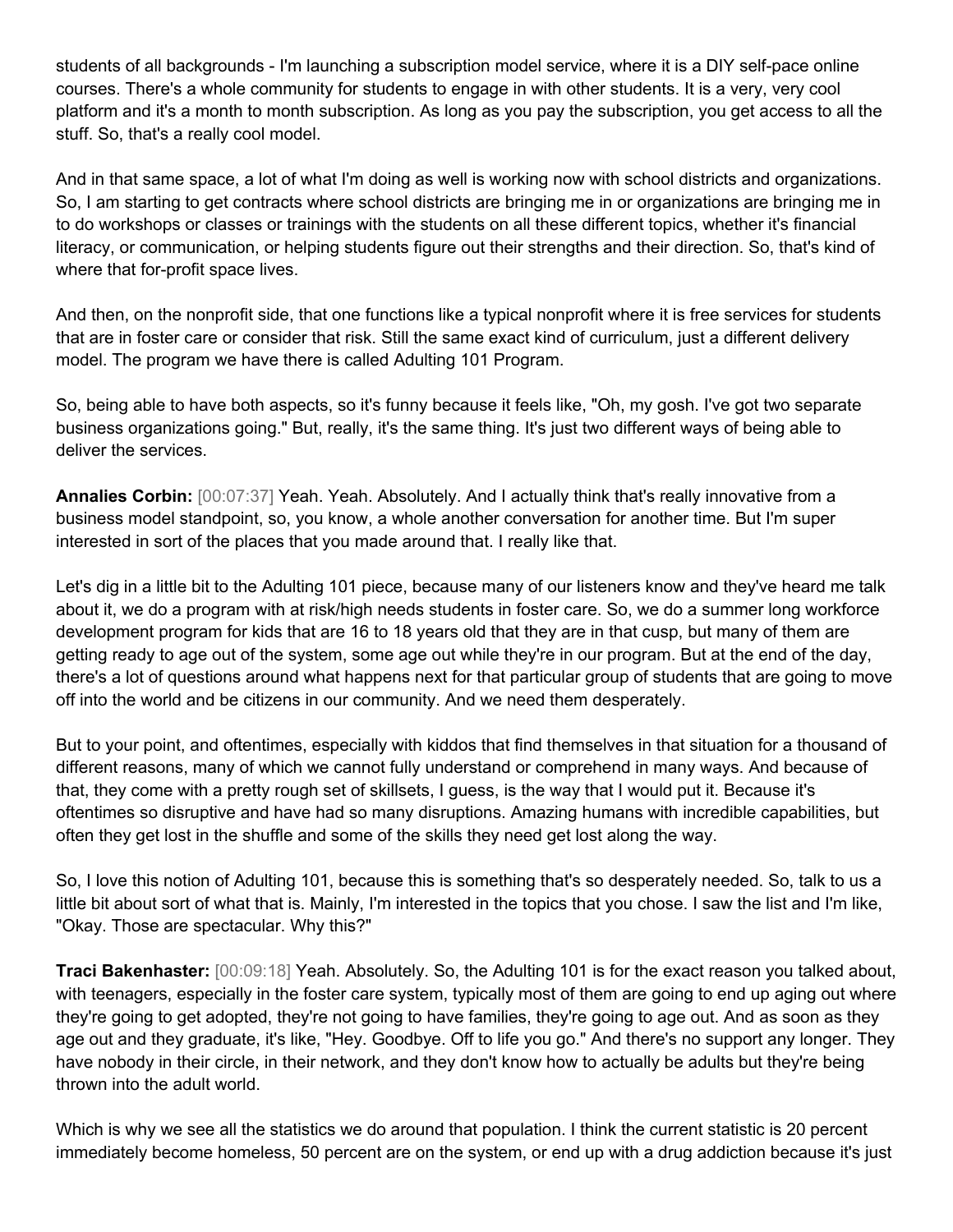where they're at. And to me, that's not fair. These students, these kids, they didn't choose this lifestyle. They didn't choose their circumstances. And so, that's really where this program came from, being able to really specifically help this niche of population.

And so, the Adulting 101 program, it is an afterschool program model, so we meet with students immediately after school for at least two hours once a week. Ideally, we'll be meeting with them more, but we are just now starting this program. So, we run our first pilot this year. And so, being able to do probably once or twice a week with these students, but it's for an entire year. So, not even just an academic year, it starts a little before the school year, runs until after the school year, because we want as much time as humanly possible with these students to, one, not only give them more knowledge and skills, but also to build strong relationships as we can with them, so they know they have a support system, they know they have people that care about them.

And I think building that relationship with them will help reduce that jumping around. A lot of time teens are bouncing from one house to the other because they're running away, or "I don't want to be here anymore," and they bounce to the next one. Where, if they have a place where they feel connected and that they belong, we have pretty good confidence that that's going to help stick them around longer.

So, we wanted this to not just be a one off program, so it is year-long. Ideally, students would do it every year throughout high school. And, yes, as far as the topics go, we start with kind of foundational career exploration because, really, that's the foundation of everything. If you want to be successful in life, whether it's with money or a house or whatever, it all comes down to your career path and actually having a career. It's really hard to live to a life of success if you know you're working part-time in fast food for your whole life.

And so, being able to help these students see what's possible, that was one of our biggest goals in this program, is to show them all the possibilities and show them that they are more than enough, and very highly valued, and worth something, because a lot of students don't have that. And so, being able to show them all those different options and directions. And then, also prepare them. "Okay. Cool. Now, you know it exists, now you start to find what your path looks like, and we help you build it and get there."

And then, along the way, we're talking on all kinds of different things. College exploration is a part of it, just to show them, again, it's a possibility, it doesn't mean it's best path or the best option. But that way, they know it is a possibility for them. But a lot of it is those life skills. Personal finance is a huge piece of it, showing them how to get their first apartment, how to find housing and assistance. Even basic etiquette, what is etiquette, what does that even mean. And so, being able to take them out to a fine dining experience afterwards. I mean, it covers all kinds of etiquette but being able to have them experience something they not get to experience before.

So, there's a lot of different topics in this. A lot of it around just helping them grow and be human beings that are, not only more confident, but also better for society too. I mean, they're going to be able to give more to society now with these skills and this knowledge, and be able to contribute more, and be able to build the future that they really want to have.

And so, that's really what this program is all about is preparing these students for when they do age out, when they do leave, of being able to be prepared for that, know exactly what to do, and know how to do it successfully, instead of just kind of being thrown to the wolves, and know they have a support system they can always go back to.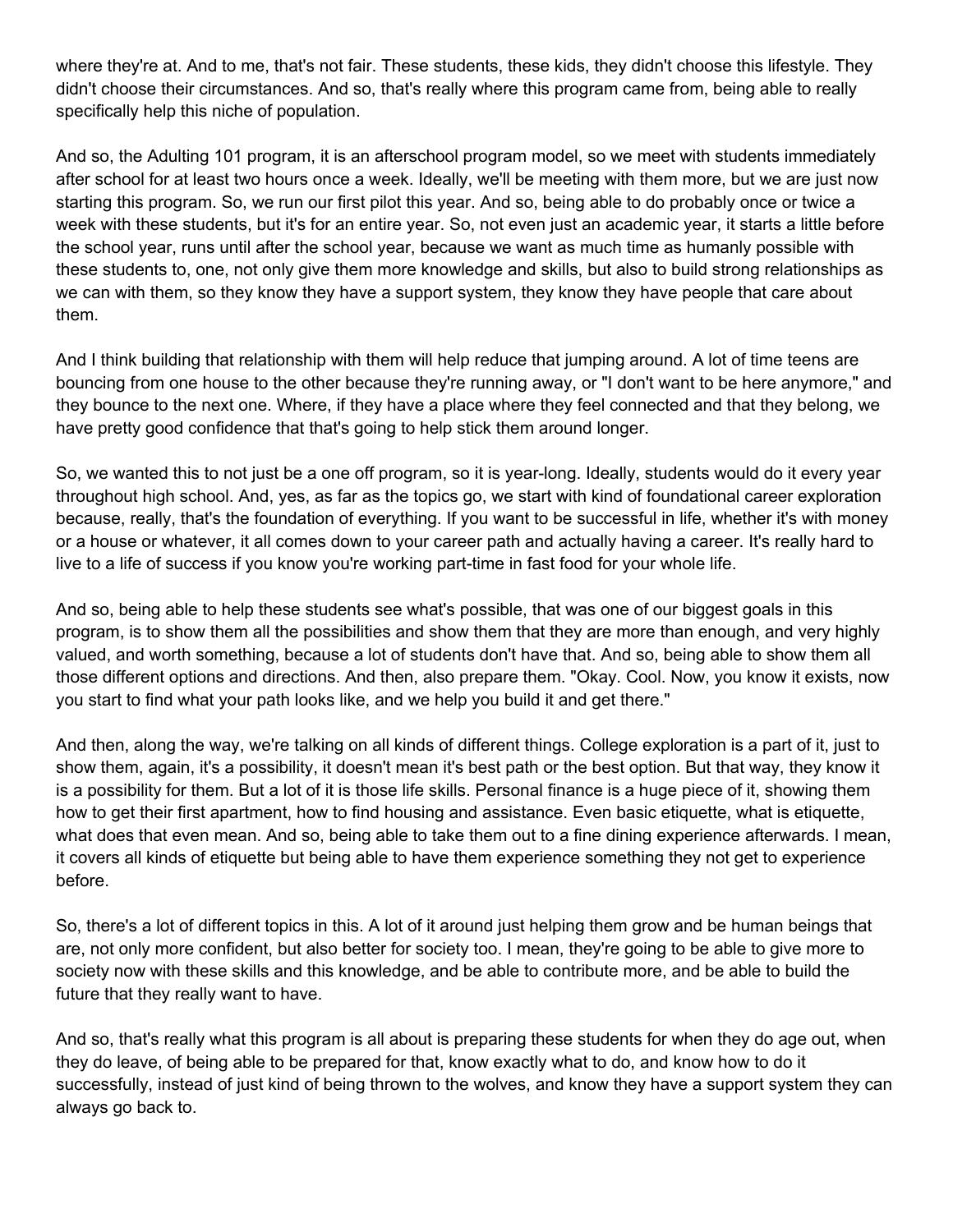**Annalies Corbin:** [00:13:17] Yeah. That's make a huge, huge difference. We see that, certainly, as well. So, I appreciate that. And I think that the topics that you're covering, those are the ones that we hear all the time. So, the students themselves, oftentimes, if you dig just a little bit, they will tell you, "Well, I don't do how to do X, Y, or Z." And sometimes they say it out of frustration. You know, throw up their hands, "Well, clearly, I'm stupid as everybody is labeling me to be." And that's a defensive mechanism. It's not real. They don't really believe that about themselves. But if you dig a little bit, you can find out, "I don't know how to do this or I don't know how to do that, but I'm really, really willing to learn."

To your point, if there's a metaphor or connection that he can see to a safe space and somebody who actually cares, and that will be there no matter which foster home I'm at this week. Because some of these kids, literally, it's not once or twice over the academic year. Some of them, they can be moved for many times in an academic year and not even stay in the same school. So, to be able to have some programming or an outlet that's consistent is super, super powerful.

One of the things I am curious about is, a lot of what you're teaching in Adulting 101 is, I assume, some of the bigger, broader components that are tied to the organization as a whole are very foundational. And, yet, we know that when working with kids, you have to make it current and you have to make it now, and you have to make it about them. And that's about all things that we could possibly teach kids. So, how do you do that? How do you keep the program and the content current, real, and engaging for kiddos because everybody struggles with this? What's your strategy?

**Traci Bakenhaster:** [00:15:01] Yes. Exactly. So, my strategy, one for myself, personally, is being on top of everything. I mean, I am assigned I don't know how many newsletters and things I get to stay on top of what's going on in the world in these categories and in these spaces. Staying up with my own professional development is a huge piece of that. But the other aspect is going to the kids, talking to people and learning what are the trends right now, what's happening, what's going on.

Something I'm actually currently working and building in my business right now is an Ambassador program, where I have teenagers that are helping with future programming. And I'm getting their ideas and they're helping with marketing. And so, it's kind of like an internship experience for them. And in return, they get all of my services and no charge to them. So, it's kind of that tradeoff of, "Hey, you can help me help you by being able to help other students."

And so, I think that is the most important thing is to bring the student's voice into it and make it as interactive as possible. I think that's the biggest challenge sometimes of teenagers. Because we, as adults, we get it. I hear parents all the time - I think one of my favorite things to hear is - "Oh, my gosh. I didn't even know my child didn't know how to address an envelope." And it's, "I'm a failure as a parent." It's like, "You're not a failure as a parent." But it's so simple and basic to us that we don't think about those things that they have no idea what that even means or what that looks like because they haven't had to do it.

**Annalies Corbin:** [00:16:17] Right. Yeah. Absolutely. And the world is different. These kiddos have grown up in a world of email. "Why would I mail a letter? What are you talking about? Go to the post office? You buy stamps?" My son, a teenager, "Well, where do you get stamps?" And you're right, as a parent, you don't necessarily think about there is no teachable moment, you know, X years previous where that should have happened. And so, time lapses in the skillset sort of gap is just there.

**Traci Bakenhaster:** [00:16:48] And I think technology has been a big factor. I've talked to a lot of families and, like, it's a blessing and a curse. Like, this generation that's growing up right now, they know nothing but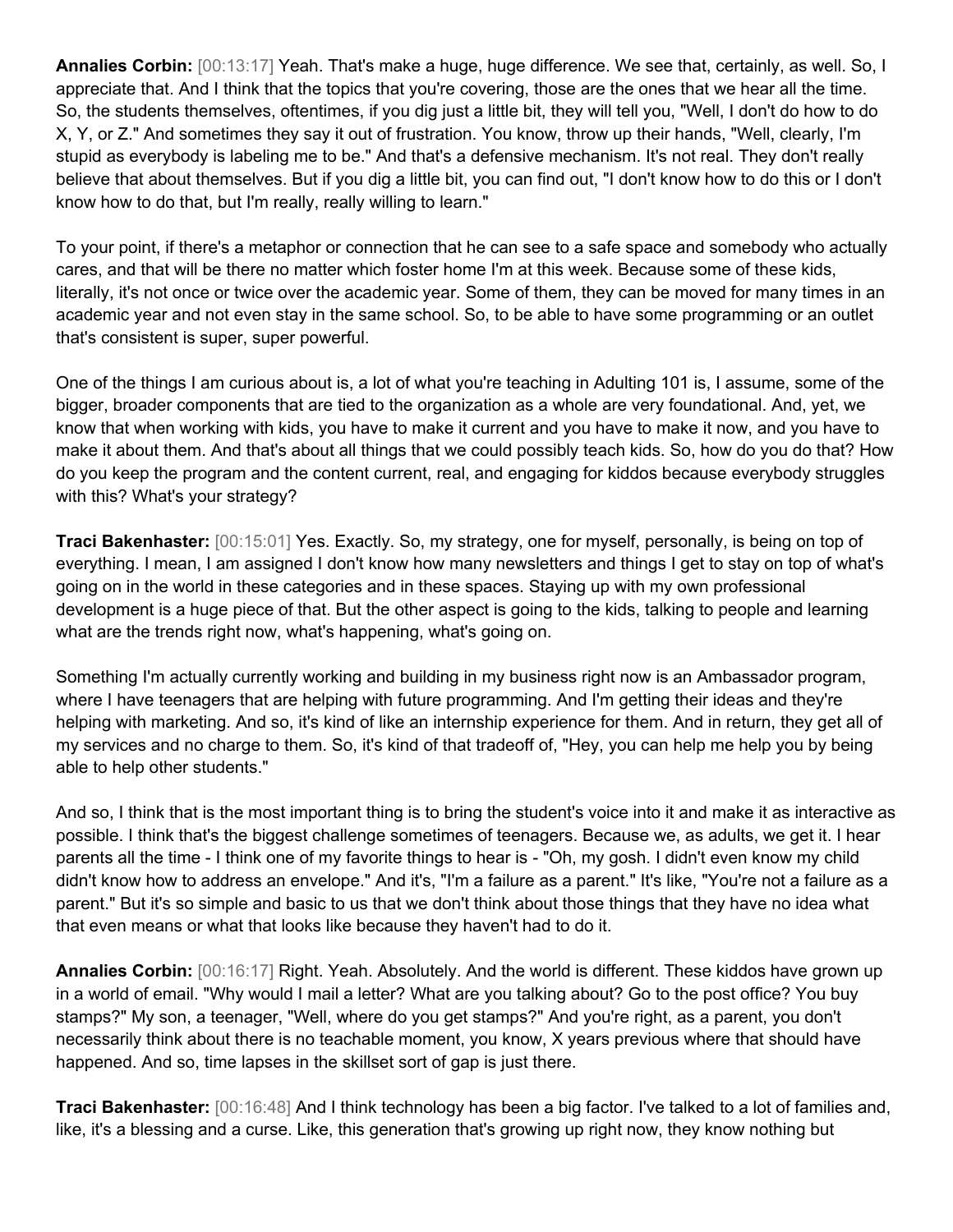technology. And so, if it's not ready available and right at their fingertips, they don't know what to do. And they're not sure how to figure it out.

And in my job, I'm millennial, and so I kind of have a little bit of both. Like, I came in, the technology was there, but not to the level that it's used in. So, I still have the old school of writing checks and all the things, that even though I wasn't thought in school, I saw my parents do those things. And now, you're not seeing all of that stuff. But it's things that are so relevant and still need to know how to do it. These students are being exposed to it and they just get overwhelmed. Like, "Okay. I don' t know what to do. I don't know where to go for this." So, showing all the basics and, I think, meeting them where they are is so important.

**Annalies Corbin:** [00:17:37] Absolutely. I completely agree with you on that. I'm also super curious about some of the trends that you're seeing since you're so in the weeds with these kiddos, and adopting programming to meet those needs. So, talk so us a little bit about two or three trends that you're seeing right now that you think that educators, in particular, but families as well and communities really should be paying attention to.

**Traci Bakenhaster:** [00:18:02] I think the biggest thing is, obviously, just the mental health issue in general. I mean, I hate to say that's a trend but it is a trend and it's a really big problem. And two factors, one, when the actual reality of mental health has skyrocketed for teenagers. But for students, it's trendy now to have a mental health problem at the same time. So, it's one of those areas - I'm a youth group leader for our church with eighth grade girls - and the cool thing is, "Oh, yeah. I have anxiety medicine. And I have anxiety and depression." And it could very well be they have that.

So, it's kind of interesting because I know years ago, people didn't want to talk about mental health.

## **Annalies Corbin:** [00:18:41] Right. A stigma, right?

**Traci Bakenhaster:** [00:18:42] Yes. And now it's gone the complete opposite where, now, it's cool and you're part of the group to have that. But the challenge is knowing when it's actually something that is a really big risk. Because when we're seeing mental health rates have gone up, that's great. That means awareness is going up and all those things. But when the suicide rates and all that stuff are continually growing up as well, that's where I think it's just really important for families and educators to be aware of what those signs and symptoms are and just how to really connect with their students. And I think that's one of the most challenging things in today's world because of all the technology and the cellphones and all the stuff.

And actually having those moments to say, "Okay. We're going to put away all the technology and just be together." Even if it's "Let's pull out an old school board game and play Monopoly for hours." Having that connection, I think, that is one of the biggest trends that I'm seeing in a negative sense is just that disconnect between families. Where families don't have no clue whatsoever what their students is doing, what even worst to whatever it used to be, because they're just not connected with them and they don't have that relationship like they used to.

And not like a friendship. You still want to be a parent but also know that your kid knows they can go to you about anything and not feel judged or that you're going to go off of them or any of those things, which, I think sometimes in today's world, that patience is a challenge. It's like, "Oh, my gosh," I get irritated immediately or I just want to go into lecture mode instead of actually listening.

**Annalies Corbin:** [00:20:05] Yeah. I do think that that happens quite frequently. But I also think and it's a really great point that you raised, it's confusing for parents. It's very confusing to know what do I do, when do I intercede, when do I don't, when do I just say, "Oh, just calm down. This will be fine." Versus, recognizing we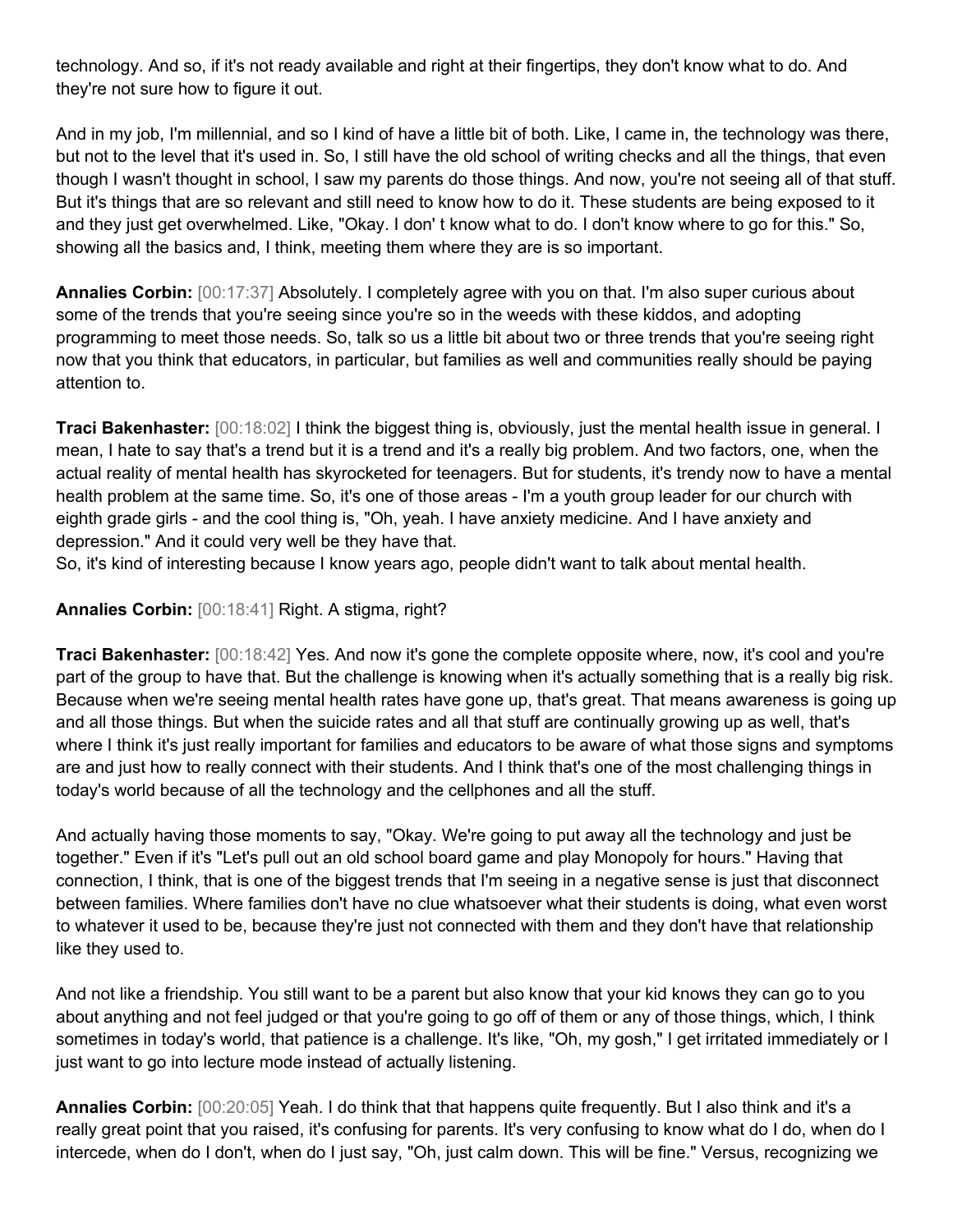have moved beyond fine and I can't figure out when we cross that line. So, those are really tough things that you're tackling. And I think it's fascinating the approach that you're taking to sort of get everybody there. So, I'm going to say bravo to that because this is not an easy thing that you're doing.

So, share with us a little bit then about the way you sort of think about the conversations that you have across the ecosystem work. So, largely you're focused on high school kids. But I suspect what happens a part of this, especially when you're engaging directly with families who may have had brought you on or a school district business, we want you to work this particular group of kids, whether they're in school or out of school, workshops, take your pick, who are high school kiddos. But then, I suspect you get questions around, "Well, this worked really well for my high school kid. But what about my kid in middle school who's really, really struggling. We lose so many kids in middle school. They disengage" or "And I've got a third grader that X, Y, or Z." So, how do you translate the high school component of the work into those sort of other spaces for people? Because that conversation, I think, it's pretty tough, too, ain't it?

**Traci Bakenhaster:** [00:21:43] Yes. It definitely is. And I think it's something that all the topics can be taught across all age groups is just the delivery. I'll use financial literacy because I think this is a great example where I see a lot of schools that have financial literacy components for, "Oh, it's a freshman in high school." And yet, they're teaching content - I'll be kind here - it's not quite what I would teach financial literacy-wise. A lot more economics and not quite actual personal finances financial literacy.

But when it is, they're teaching it to ninth graders, who, they're not adults yet. Some of them may not even have jobs yet. They don't have the same grasp and concept of money as the junior and senior would. So, even just that shift in itself is okay. High level concepts and actually real world scenarios need to be taught to the older groups. And then, lower it down as you go, it's more basic things. Like, even down to elementary.

So, for my son, it's a simple model. "Okay, buddy. You have a chore system. You have what you can earn money." It doesn't have to always be money either. So, for him, he loves his Switch. He loves his Nintendo Switch. He loves that. And so, we worked out a system, "Okay. Well, you earn time on your Switch by doing these activities. If you don't do these activities, you don't earn the time." And so, it's kind of funny, that motivator of what actually motivate them to do said chores or said things but they're actually getting what they want in return. And it teaches so many valuable life lessons at that age that they don't even realize they're learning. And I think it's so important to start early.

But when we have money, we have a system we use. It's a three bucket system. Any money come in, whether it's an allowance, whether it's, "You got good grades in your report card," or Christmas presents or birthday or whatever, we have a system, ten percent right off the top goes to our give bucket. And that could be, for some people if they're not religious, give to an organization or a cause they believe in. For us, it is church. We give ten percent to the church.

And then, we split the remaining amount. So, 40 percent would go into our save, and the other 50 percent will go into spend. So, that way, it's a simple model. He understands it. He knows, "Money comes in, this is what I get to do with it." And it's just making that habit.

And even just playing some games. There's a Dave Ramsey version of Monopoly, and it is fabulous, because it talks about debt and those things. And he kicks our butt every time we play. It's hilarious. And just doing those kinds of things. But then, as they get older, working in more parts and pieces to it. So, sitting down with our meals goal, "Okay. Let's sit down and actually have you sit down with us as a family as we do our family budget and see what the cost is of things." Or have them, as they get older middle school, early high school, "All right. You're going to plan out the meal for us this week. And you're going to do the grocery shopping and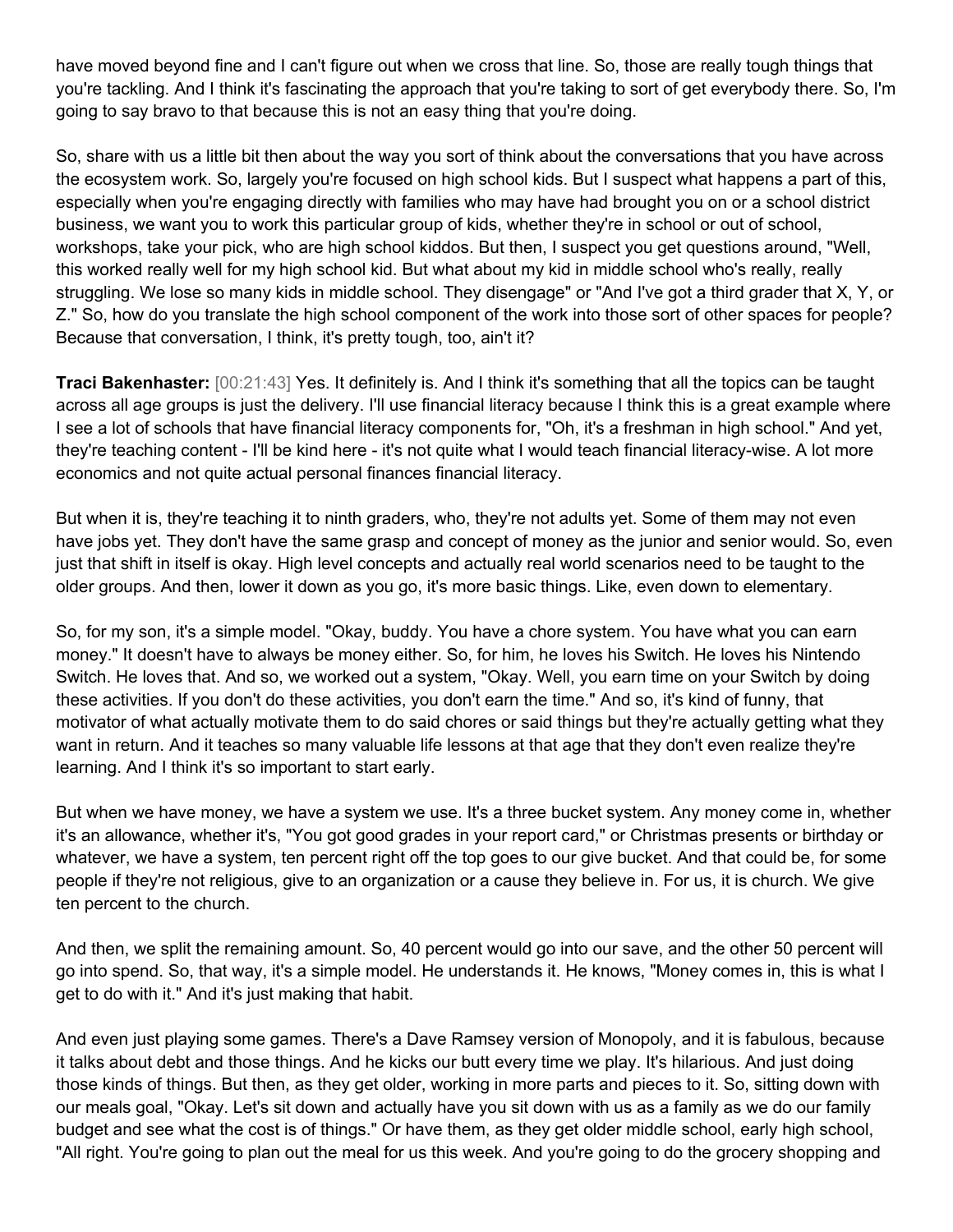we'll go with you. We're going to walk through this, so that you're learning these skills and these things." But it's just building on that based on what your child is maturity-wise.

**Annalies Corbin:** [00:24:35] Yeah. Absolutely. I love that. And I love those strategies that are super implementable, regardless of sort of what you've got going on. And people's lives are varied. They can be super complex as we know. And working multiple jobs at the same time is not uncommon phenomenon. And so, it can be really, really tough. But those simple pieces don't have to be big or long or take a tremendous amount of time. And you can build them in the moment. And so, I appreciate that very much.

One of the ways I always like to sort of close out the conversation we've been having is recognize the fact that the majority of our listeners are teachers who are educators, whether that's formal or informal, are coming from a variety of different places around the world. Sometimes community members that are looking into bringing transformative educational opportunities into their own communities.

And I always imagine them sitting back, and we've been listening to Traci talk about these amazing things that she's been doing. And that individual thinking, "Okay. I really love a lot of this. I don't have this organization in my community. But I, as an educator, can take some of what I just heard from Traci, and incorporate it in just the day to day way I think about teaching and learning in my own classroom, no matter what my topic or my subject is." But it's hard to get started sometimes, that big white piece of paper that's got nothing on it. So, what do you tell that teacher that says, "Okay. I'm going to do some of the things I heard you talking about. How do I get started?"

**Traci Bakenhaster:** [00:26:04] And I think the biggest thing is, just like with entrepreneurship in general, sometimes it is just starting. Like, "Okay. I have no idea what I'm doing or what direction I'm going." It's just you go. You just say, " All right. I'm going to step into this," and you take one little thing. "Okay. If I want to focus on cooking, perfect. How can I work cooking in our science class?" And starting to kind of just take those little steps, rather it's something simple of, "Hey, we're going to look at ingredients today and actually talk about the ingredients that go into foods and relate that back to chemistry," or whatever that course is.

I think it's just breaking it down. Because everything that we're doing and everything that's adulting, basically, has relativity in the classroom. We just have to try to make that connection. And I know sometimes it can be challenging with standards, education standards, and all those things. But we just have to get really creative.

I know that my goal as I expand my programming is to be able to use microfilm in school districts to be able to give them that kick start and say, "Yeah. Here it is. I have the curriculum. I have the activities. Here you go." And now you can stand it up and start doing these things at your school as well.

**Annalies Corbin:** [00:27:06] Yeah. Absolutely. So, just go. Get started. Roll up your sleeves, it doesn't have to be big. Simple.

**Traci Bakenhaster:** [00:27:13] Yeah. Exactly. And so, that whole concept of done is better than perfect. Because if you're just always waiting for perfection, to have it all together before we start to do it, we're never actually going to take the step into it.

**Annalies Corbin:** [00:27:13] I love that. Thank you so much, Traci, for taking time out of your day to share your story and share about Raising the Next Gen as an organization, Adulting 101. I just love all the different program pieces that you've got going. So, thank you for the work that you do in our community. And thank you for sharing your story with us.